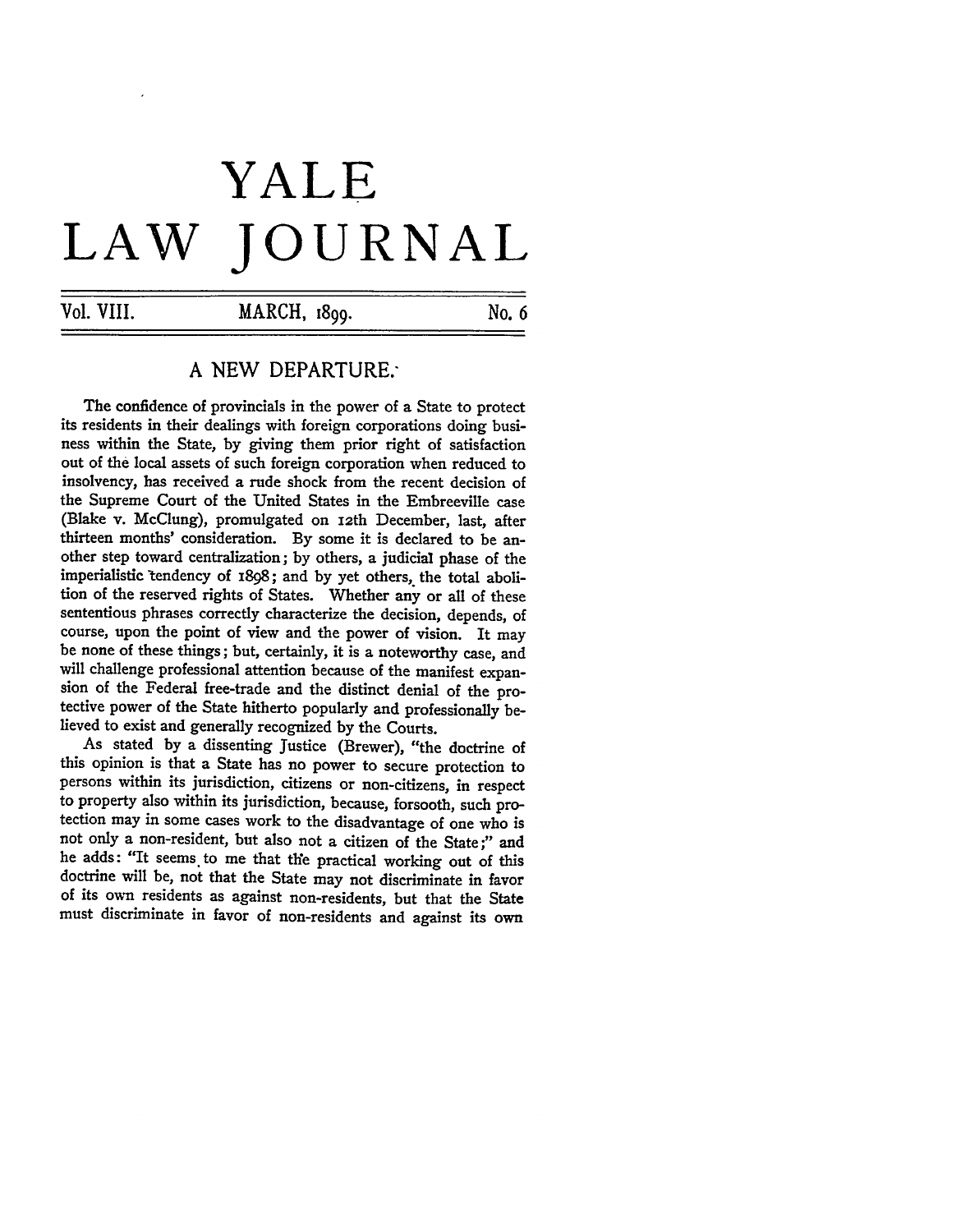residents." A case having such results deserves more than a passing notice:

A British mining and manufacturing corporation, called "The Embreeville Company," in pursuance of general statutory invitation and permission, purchased a large tract of land in Tennessee, erected a large iron furnace, and entered upon the making of pigiron. It became insolvent, and a bill was filed in a Tennessee Court to wind up its affairs and dispose of its property in that State. The creditors were of three classes: the British debenture holders, who furnished the capital for the enterprise; Americans, resident of Virginia and Ohio, who furnished fuel and handled the product; and numerous residents of Tennessee who had furnished ore, commissary stores, labor and credit for its local operation. The claims of the first class amounted to some \$7ooooo, of the second class to about \$60,000, and of the third class to \$90,000, while the entire available assets in the State were less than \$i5o,ooo.

There was earnest contention for preference for the debenture holders under a trust deed, and for resident creditors under State Statute, both of which were strenuously resisted by the Ohio and Virginia creditors, whom we may hereafter call the "American creditors." The ultimate decision by the Supreme Court of Tennessee was, that local creditors were entitled to prior satisfaction out of the local assets, and that the residue should be distributed among all the other creditors, American and British, *pro rata.* The American creditors, by writ of error, brought before the Supreme Court of the United States the Tennessee statute giving this preference to local creditors, and impeached its validity as repugnant to the Federal Constitution: (i), in denying to them as citizens of Ohio and Virginia the privileges and immunities guaranteed **by** Article IV, Section *2;* (2), in abridging privileges and immunities and denying equal protection of the laws, guaranteed **by** the XIVth Amendment.

The Act in question was entitled, *"An* Act to declare the terms on which foreign corporations, organized for mining and manufacturing purposes, may carry on their business, and purchase, hold and convey real and personal property in this State." The clause giving priority is as follows:

*"Nevertheless,* creditors who may be residents of this State shall "have a priority in the distribution of assets or subjection of the "same, or any part thereof, to the payment of debts over all simple- "contract creditors, being resident of any other country or coun- "tries."

256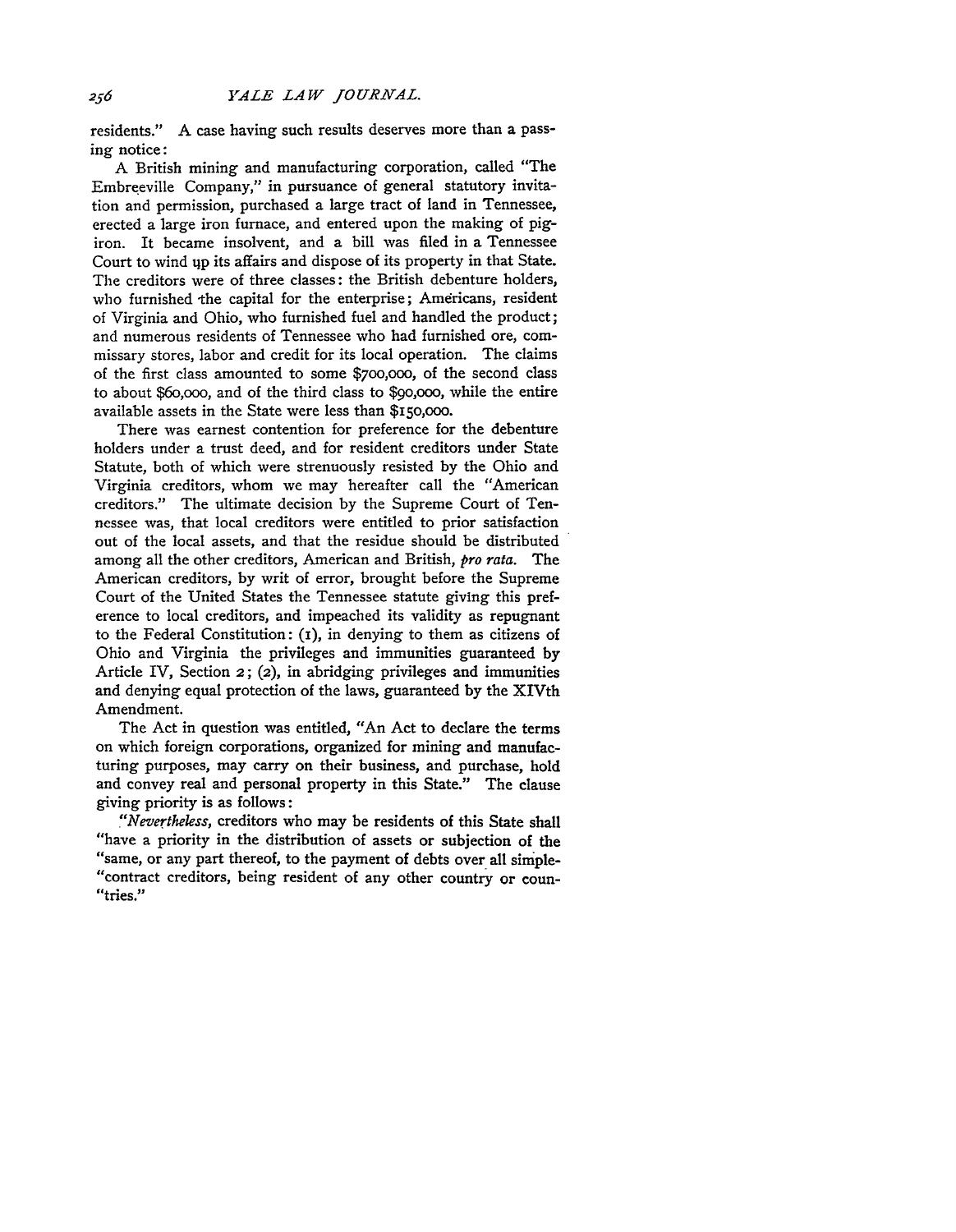The American creditors at first objected that this statute was repugnant to the Interstate Commerce Clause of the Federal Constitution (Art. I, Sec. **8),** but on reflection, entirely abandoned this contention, and relied thereafter solely upon the two "privilege-andimmunity clauses" above cited. To their contention the Tennessee Court responded, that it was competent for a State to protect its own residents and to prescribe the terms and conditions upon which foreign corporations should enter the State and transact business therein; that all persons dealing with the corporation were bound to take notice of the State statute prescribing these conditions; and that the statute became a part of their contracts, and, thus, in effect, these American creditors agreed that the residents of the State should have priority of satisfaction out of the assets of this foreign corporation. To substantiate this view there were numerous decisions of the United States Supreme Court:

In *Bank v. Earl* **(13** Pet. **519),** that court had said: "A corporation can have no legal existence out of the boundaries of the sovereignty **by** which it is created. **\* \* \*** It must dwell in the place of its creation, and cannot migrate to other sovereignty;" and in *Paul v. Virginia* **(8** Wal. I81), it had said of such foreign corporations: "Having no absolute right of recognition in other States, and depending for such recognition and the enforcement of its contracts upon their assent, it follows as matter of course, that such assent may be granted upon such terms and conditions as those States may think proper to impose. They may exclude the foreign corporation entirely; they may restrict its business to particular localities; or they may *exact such security for the performance of their contracts with their citizens,* as in their judgment will best promote the public interests. The whole matter rests in their discretion." To the same effect were Ducat v. Chicago (io Wall. **41o),** Doyle v. Insurance Co. (94 **U. S. 535),** Cooper **Mfg.** Co. v. Ferguson **(I 13 U. S.** *727),* Noble v. Mitchell (164 **U. S. 367),** and numerous other concurring decisions.

The precedent, however, which was most closely followed, and seemed to leave no room for doubt as to the power of the State to make such condition, was *Fritts v. Palmer* **(132 U. S. 282). Colo**rado **had by** constitution and statute forbidden any foreign corporation, doing business in that State, "to mortgage, or pledge, or otherwise encumber its real or personal property situate in the State to the injury or exclusion of any citizens or corporations of the State who are creditors of such foreign corporation ;" and had declared such mortgage ineffectual "as against any citizen or corporation of the State until all its liabilities due to any person or corpo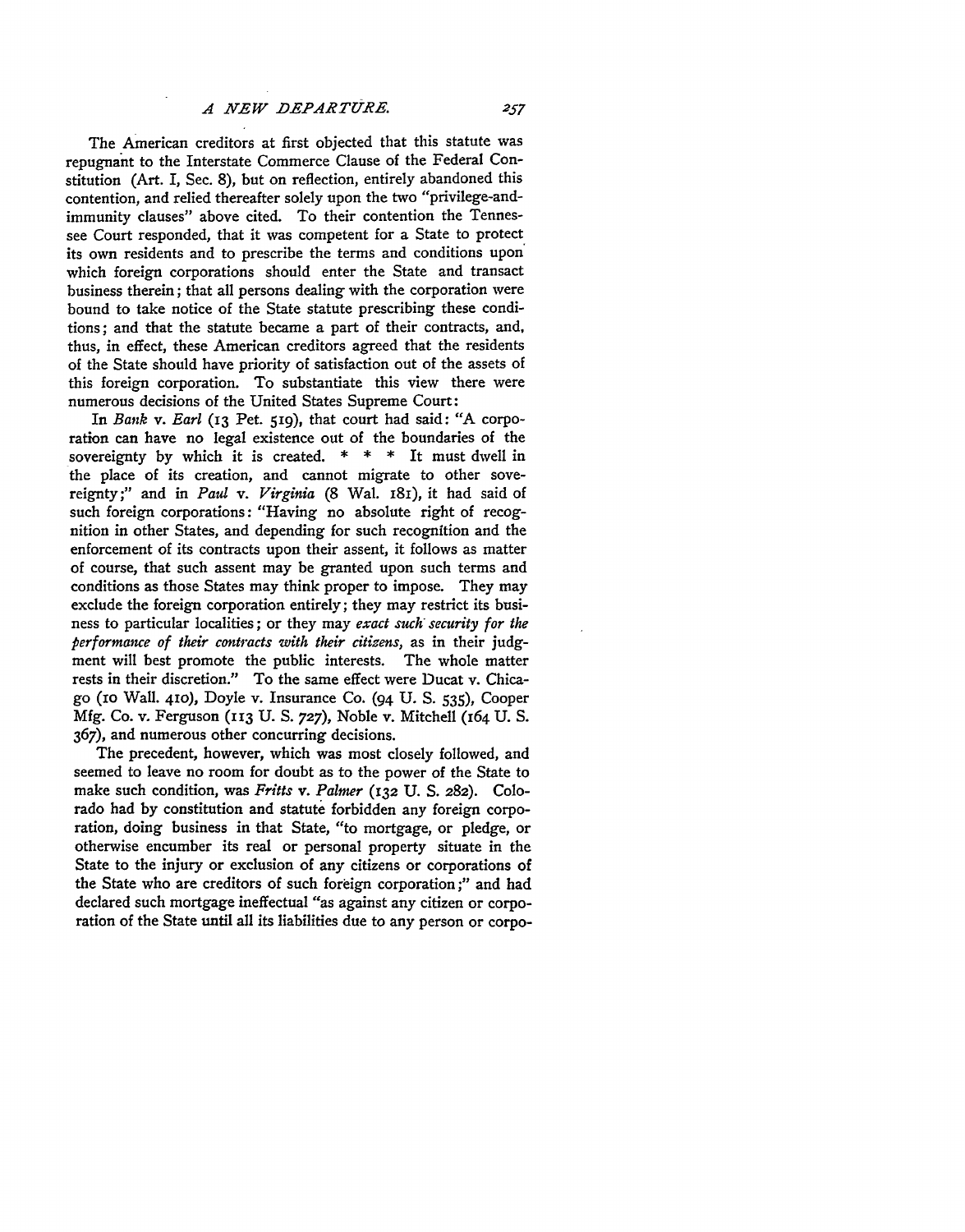ration in the State at the time of recording such mortgage had been paid and extinguished."

Upon the validity of this statute the Supreme Court of the United States remarked: "No question is made in this case, indeed *there can be no doubt, as to the validity of this constitutional and statutory provision* so far as, at least, they do not directly affect foreign or other interstate commerce." Assuming this deliverance of the Supreme Court of the United States to be a correct exposition of constitutional law, the Supreme Court of Tennessee, without hesitation, declared the Tennessee statute, as the Supreme Court of the United States had declared the Colorado statute of same import, to be valid and constitutional.

It was considered reasonable, and just, and constitutional for the State to endeavor to protect residents dealing with a foreign corporation in its limits upon the faith of its visible property to the amount of their just claims. It was believed, if there could be no doubt as to the validity of the statute which gave residents of Colorado a prior right of satisfaction of their simple-contract debts over a mortgage debt created in another State, there could surely be no constitutional objection to a Tennessee statute giving priority to the claims of its residents over the simple-contract debts of nonresidents; and so the Supreme Court of Tennessee denied to the Britons the priority which they claimed on account of their antecedent legal trust title, and gave to the local creditors, some of whom were citizens of other States and some British subjects residing in Tennessee, the preference provided by the local statute, solely because they were "residents of the State."

These former views, however, were not approved by a majority of the Supreme Court of the United States in this case; but the statute was declared to be repugnant, not to the XIVth Amendment, but to Article IV, Section 2, which declares that "the citizens of each State shall be entitled to all privileges and immunities of citizens in the several States." In reviewing its former decisions upon this article of the Constitution, the court quotes from *Conner v. Elliott(i8* Howard 591), to the effect that privileges are not susceptible of abstract definition; from *Paul* v. *Virginia* (supra), to the effect that this article inhibits discriminating legislation against citizens of other States, and tends strongly to constitute the citizens of the United States one people; from the *Slaughter House cases* (16 Wall. 3o), to the effect that it forbids the States to impose restrictions on the rights of citizens of other States within their jurisdiction; and from *Cole v. Cunningham* (133 U. S. 107), to the effect that a "general citizenship" was created thereby for the citizens of all the States; and then concludes:

 $258$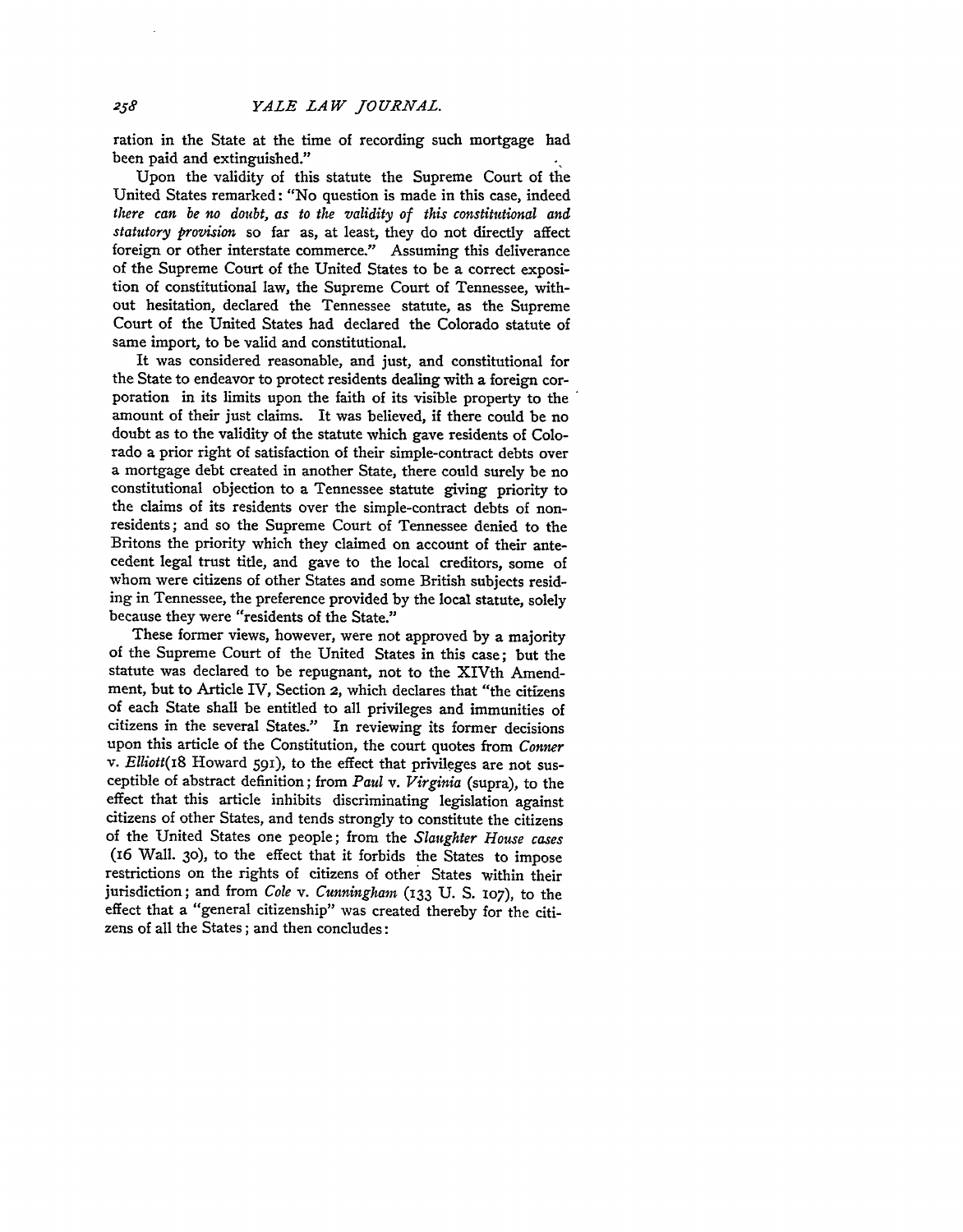"But the enjoyment of these rights is materially obstructed by the statute in question, for that statute, by its necessary operation, excludes citizens of other States from transacting business with that corporation upon terms of equality with citizens of Tennessee. By force of the statute alone, citizens of other States, if they contracted at all with the British corporation, must have done so subject to the onerous condition that if the corporation became insolvent its assets in Tennessee should first be applied to meet its obligations to residents of that State. **\* \* \*** But clearly the State could not in that mode secure exclusive privileges to its own citizens in matters of business. **\* \* \*** It is an established rule of equity that when a corporation becomes insolvent, it is so far civilly dead that its property may be administered as a trust-fund for the benefit of its stockholders and creditors, of whatever State they may be citizens. **\* \* \*** These principles obtain, no doubt, in Tennessee, and will be applied by its courts in all appropriate cases between citizens of that State, without making any distinction between them; yet the courts of that State are forbidden by the statute in question to recognize the right in equity of citizens residing in other States, to participate upon terms of equality with citizens of Tennessee in the distribution of the assets of an insolvent foreign corporation lawfully doing business in that State. We hold such discrimination against citizens of other States to be repugnant to the second section of the fourth article of the Constitution of the United States, although, generally speaking, the State has the power to prescribe the conditions upon which foreign corporations may enter its territory for the purposes of business. Such a power cannot be exerted with the effect of defeating or impairing rights secured to citizens of the several States by the supreme law of the land."

The determined resolution of the court to prevent this local discrimination, to deny to States the power, even in the exercise of comity to foreign corporations, to give any preference to any person or class of persons on account of citizenship, or even of residence, and to make the maxim "equality is equity" the paramount law in administering even the local assets of an insolvent foreign corporation, becomes the more manifest and unmistakable when it is noted that the Act in question does not in terms give preference to any citizen of any State. The statute denounced by this opinion as unconstitutional employs this language:

*"Residents* of this State shall have a priority in the distribution of assets, or subjection of the same, or any part thereof, to the payment of debts over all simple-contract creditors being *residents* of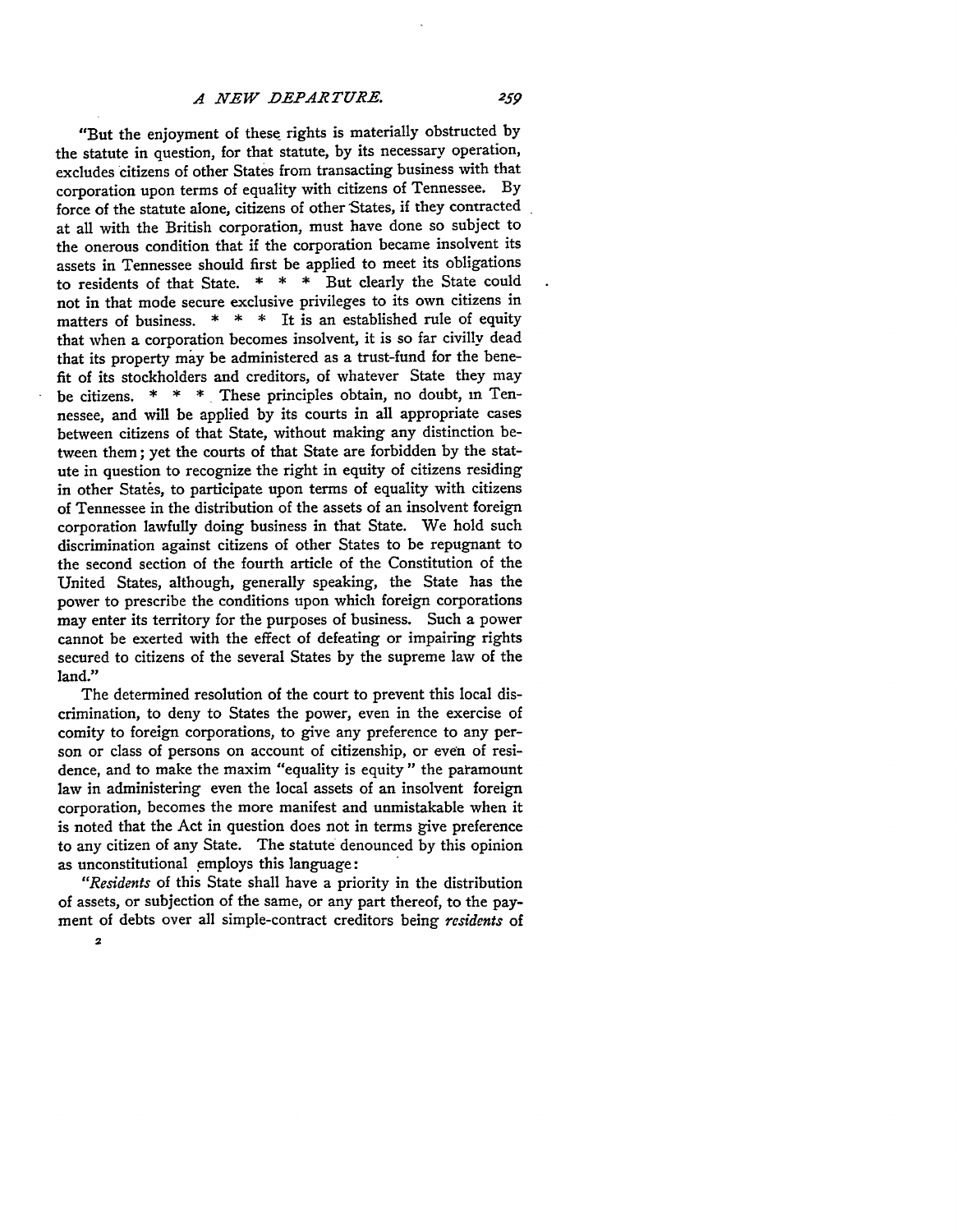any other country or countries ;" while the language of the Constitution is: "The *citizens* of each State shall be entitled to all privileges and immunities of *citizens* of the several States."

It was objected in vain that neither the Act nor the decree thereunder denied the plaintiffs any privileges or immunities of citizens of any State, or of the United States; nor deprived them of property without due process **of** law; nor denied them equal protection of the laws; nor gave any priority or preference to citizens of Tennessee; for it did not appear either in the pleadings or the decree that the creditors preferred were citizens of Tennessee, nor those postponed were not citizens of Tennessee. The pleadings showed only that the creditors preferred were *residents* of the State, and that the complaining creditors were *rcsidents* of Virginia and of Ohio; and the decree of the State Court was pronounced upon this basis. To this objection the court replied: "The State did not intend to place creditors, citizens of other States, upon an equality with creditors, citizens of Tennessee, and to give priority only to Tennessee creditors over creditors who resided in, but were not citizens of other States. The manifest purpose was to give to all Tennessee creditors priority over all creditors residing out of that State, whether the latter were citizens or only residents of some other State or country. Any other interpretation of the statute would defeat the object for which it was enacted." And yet the Tennessee Court, construing the Tennessee statute, had held that *residents* meant *residents* and not *citizens,* and had made its decree accordingly.

**Of** course it was not meant by the Supreme Court of the United States to declare that "citizen" and "resident" are synonymous terms, and thereby to overrule a long line of its own decisions; nor probably was it meant to hold that though a State Court has power to construe the State statute, the Federal Courts will not accept such previous construction. But it is not plain, notwithstanding the disclaimers in the opinion, in view of this decision, what will be the ruling of the Federal Supreme Court upon State statutes contain*ing* the word "resident," construed by the State Court to mean "resident," if the effect shall be thereby to give prior rights to citizens of the State over citizens of other States; and this problem is pregnant with interest in view of the innumerable State statutes in regard to bonds, exemptions, attachments, insolvent administration, and the like, which discriminate between residents and non-residents in the matter of fundamental rights, such as suing and holding property. Logically, it seems to be a new departure in this branch of the law.